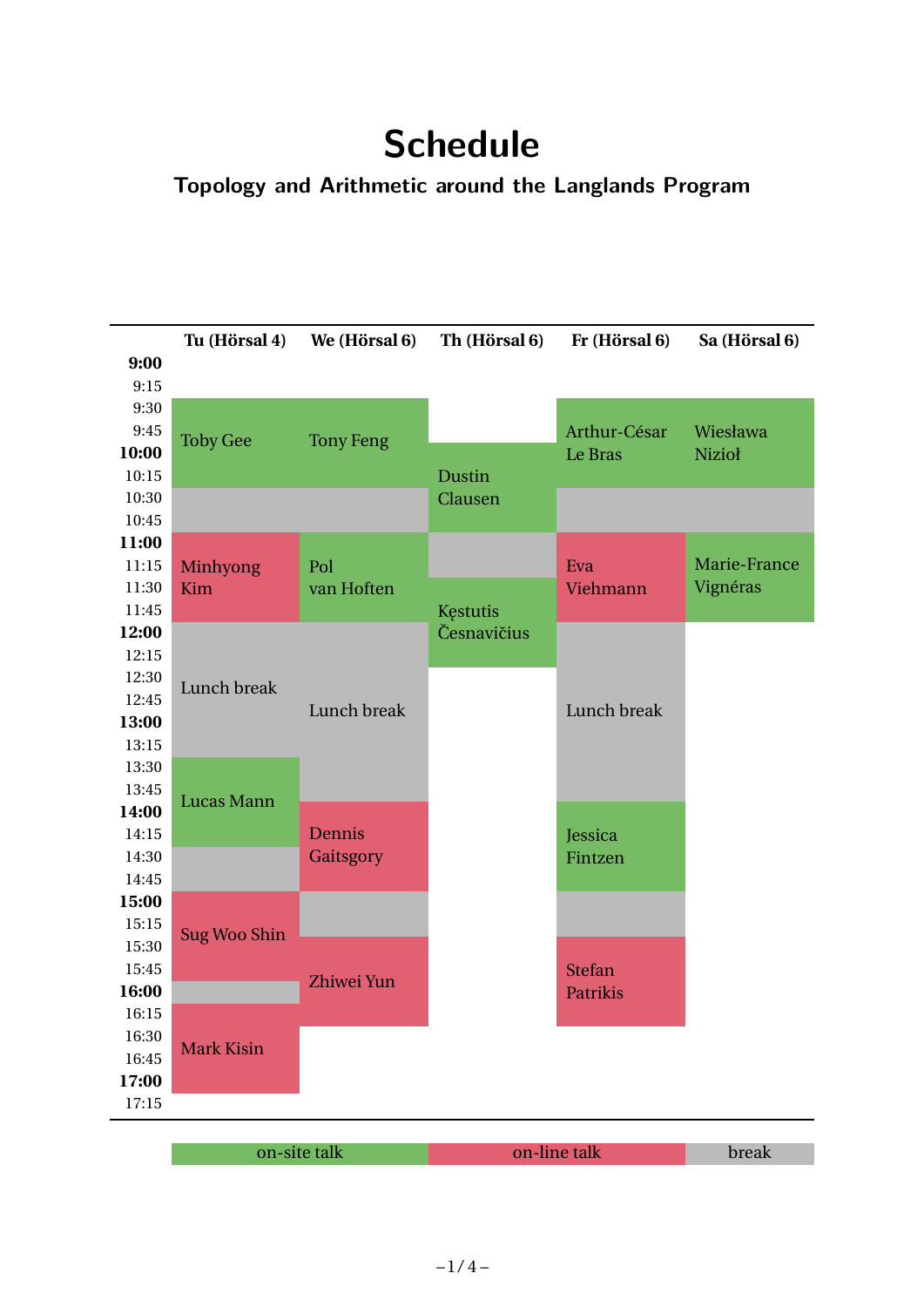# **Titles and abstracts**

# **Arthur-César Le Bras: Banach–Colmez spaces**

### **Kęstutis Česnavičius: Reductive group torsors on a complement of a smooth divisor**

A conjecture of Nisnevich predicts that for a smooth variety *X* over a field, a smooth divisor *D* in *X*, and a totally isotropic reductive *X*-group scheme *G*, every generically trivial *G*-torsor on *X* \*D* trivializes Zariski locally on *X*. I will discuss this conjecture and related questions about torsors under reductive groups over regular rings.

### **Dustin Clausen: Artin reciprocity via spheres**

I will explain a very strange proof of the Artin reciprocity law. At the heart of it is the construction of a sphere from every locally compact Q-vector space.

# **Tony Feng: Cyclic base change over function fields**

Cyclic base change is an important instance of Langlands' functoriality principle, which in addition to its intrinsic interest has many technical applications, for example to automorphy lifting. It is proved over number fields by trace formula comparisons, but is actually still unknown over function fields, due to complications with the trace formula in positive characteristic. I will talk about a new approach to cyclic base change functoriality over function fields, some of which is joint with Bockle-Harris-Khare-Thorne. A key input is the interplay of equivariant localization in topology, sheaf theory, and geometric representation theory.

# **Jessica Fintzen: Representations of** *p***-adic groups — with a twist**

A fundamental problem on the representation theory side of the Langlands program is the construction of all (irreducible, smooth, complex or mod- $\ell$ ) representations of  $p$ -adic groups. I will provide an overview of our understanding of the representations of *p*-adic groups, with an emphasis on recent progress including joint work with Kaletha and Spice that introduces a twist to the story, and outline some applications.

#### **Dennis Gaitsgory: The stack of local systems with restricted variation and geometric Langlands with nilpotent singular support**

We will introduce a new geometric object: the stack of local systems with restricted variation. Using it, we will be able to formulated a version of the geometric Langlands conjecture that makes sense for etale sheaves over an arbitrary ground field; the geometric of the conjecture is the category of automorphic sheaves with nilpotent singular support. We will combine it with a Trace Isomorphism Theorem, to give a description of the space of unramified automorphic functions in terms of Langlands parameters. This is a joint work with Arinkin, Kazhdan, Raskin, Rozenblyum and Varshavsky.

# **Toby Gee: A categorical** *p***-adic local Langlands correspondence for**  $GL_2(\mathbb{Q}_p)$

I will discuss joint work in progress with Andrea Dotto and Matthew Emerton, which constructs a fully faithful functor from the derived category of smooth p-adic representations of  $GL_2(\mathbb{Q}_p)$  to a derived category of coherent sheaves on a stack of etale (*ϕ*,Γ)-modules.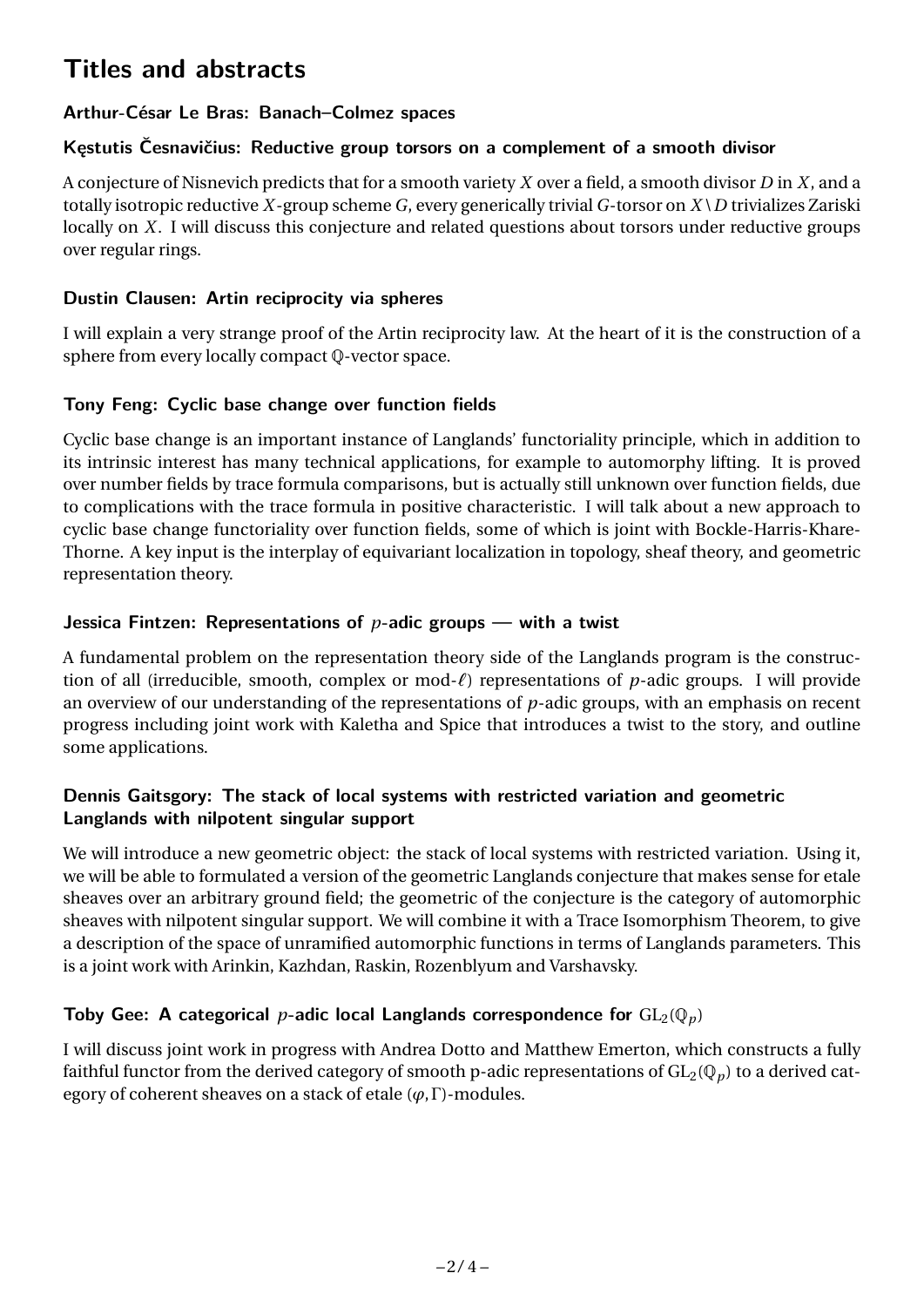#### **Pol van Hoften: Hecke orbits on Shimura varieties of Hodge type**

Oort conjectured in 1995 that isogeny classes in the moduli space of principally polarised abelian varieties in characteristic *p* are Zariski dense in the Newton strata containing them. There is a straightforward generalisation of this conjecture to the special fibres of Shimura varieties of Hodge type, and in this talk, we will present a proof of this conjecture under some minor hypotheses. In fact, we prove the Hecke orbit conjecture of Chai–Oort, which predicts that prime-to-*p* isogeny classes are dense in central leaves and which implies the above conjecture (by work of Kisin). An important ingredient in our proof is a new theory of "Serre–Tate coordinates" on the formal deformation spaces of central leaves, in terms of so-called Dieudonné–Lie algebras. We also prove new results about monodromy groups of *F*-isocrystals for smooth varieties over a perfect field of characteristic *p*, which should be of independent interest. This is joint work with Marco D'Addezio.

#### **Minhyong Kim: Path integrals and** *p***-adic** *L***-functions**

In the 1960s, Barry Mazur noticed an analogy between knots and primes that led to a view of the main conjecture of Iwasawa theory in which the *p*-adic *L*-function plays the role of the Alexander polynomial. In the late 1980s, Edward Witten reconstructed the Jones polynomial as a path integral-in the sense of quantum field theory-associated to SU(2) Chern-Simons theory. This talk will review some of this history and present a weak arithmetic analogue of Witten's formula. (This is joint work with Magnus Carlson, Hee-joong Chung, Dohyeong Kim, Jeehoon Park, and Hwajong Yoo.)

#### **Mark Kisin: Heights in the isogeny class of an abelian variety**

Let *A* be an abelian variety over  $\overline{Q}$ . I will report on joint work in progress with Lucia Mocz in which we study the following conjecture.

Conjecture: Let *c* > 0. In the isogeny class of *A*, there are only finitely many isomorphism classes of abelian varieties of height < *c*.

We show the conjecture when the Mumford-Tate conjecture – which is known in many cases – holds for *A*.

#### **Lucas Mann: A** *p***-Adic** 6**-Functor Formalism in Rigid-Analytic Geometry**

Using the recently developed condensed mathematics by Clausen-Scholze we construct a full *p*-adic 6-functor formalism on rigid-analytic varieties and more generally on diamonds and small v-stacks. Instead of working directly with F*p*-sheaves, this 6-functor formalism is based on a theory of "solid quasicoherent almost  $\mathcal{O}_X^+$ *X* /*p*"-sheaves on *X*. By proving a version of a *p*-torsion Riemann-Hilbert correspondence we relate this category to actual  $\mathbb{F}_p$ -sheaves, which in particular provides a purely local proof of *p*-adic Poincaré duality in the rigid setting. We also expect many applications of our 6-functor formalism to the *p*-adic Langlands program.

#### **Wiesława Nizioł: Factorization of the** *p***-adic étale cohomology of coverings of Drinfeld's upper half plane**

I will report on a joint work with Pierre Colmez and Gabriel Dospinescu giving a factorization à la Emerton of the *p*-adic étale cohomology of coverings of Drinfeld's upper half-plane.

#### **Stefan Patrikis: Compatibility properties for local systems on exceptional Shimura varieties**

Let (*G*,*X*) be a Shimura datum, and let *K* be a compact open subgroup of *G*(A*<sup>f</sup>* ). Under mild assumptions on *G* and *K*, there are canonical *K*-valued representations of the fundamental groups of the geometrically connected components (defined over some finite extension of the reflex field) of the Shimura